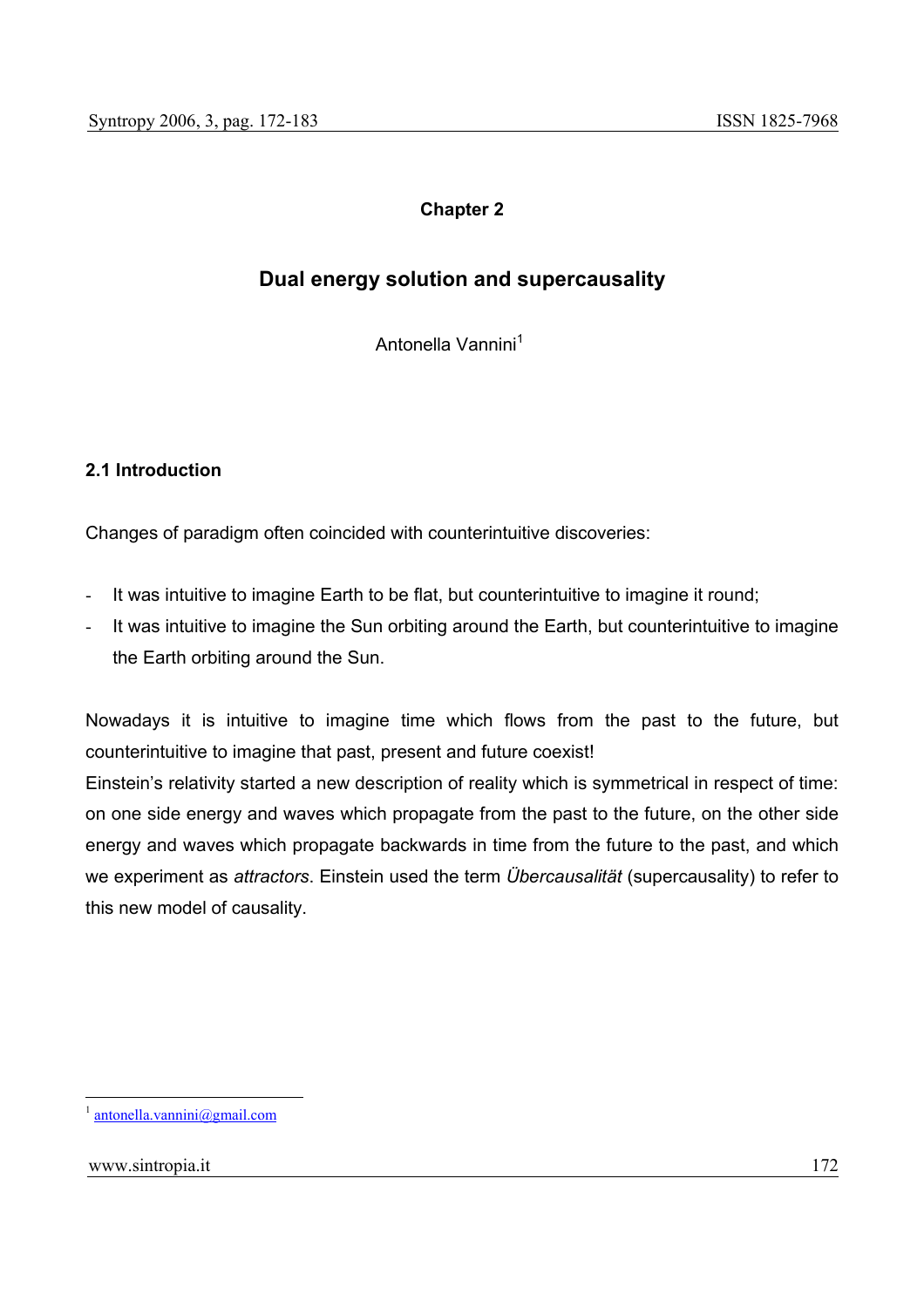## **2.2 The energy/momentum/mass equation**

The equation  $E = mc^2$ , commonly associated with the work of Albert Einstein, was first published in 1890 by Oliver Heaviside and then refined by Henri Poincaré in 1900 and Olinto De Pretto in 1903, and it then become famous with Einstein's special relativity where it was integrated with the momentum (speed) in the energy/momentum/mass equation:

$$
\mathsf{E}^2 = \mathsf{c}^2 \mathsf{p}^2 + \mathsf{m}^2 \mathsf{c}^4
$$

which relates energy (**E**), momentum (**p**) and mass (**m**).

In order to calculate the value of energy it is necessary to operate a square root which produces always two solutions, one positive and one negative. This simple property of square roots implies that the solution of energy is always dual: positive (**+E**) and negative (**-E**). According to Einstein's special relativity and quantum physics:

- the positive energy solution (**+E**) describes waves which diverge from causes located in the past and which propagate towards the future (retarded potentials);
- the negative energy solution (**-E**) describes waves which diverge from causes located in the future and which propagate backwards in time from the future towards the past (anticipated potentials).

The negative energy solution was immediately considered impossible, a mathematical trick, because it implied the existence of causes located in the future which retroacted on the past. This absurd situation was automatically solved in inertial systems in which the speed (**p**) is equal to zero. In these cases the momentum equals to zero  $c^2p^2=0$  and the equation is simplified in the famous  $E = mc^2$  which has only positive solutions (+E).

But, in 1924, Wolfgang Pauli (Nobel prize 1945) discovered the spin of the electrons. The spin consists of a speed (**p**) which can never be equal to zero: even an object which is totally still has inner speed derived from the spin of electrons which form it. As a consequence of the energy associated to the spin, the energy/momentum/mass equation could no longer be simplified in the  $E = mc^2$ .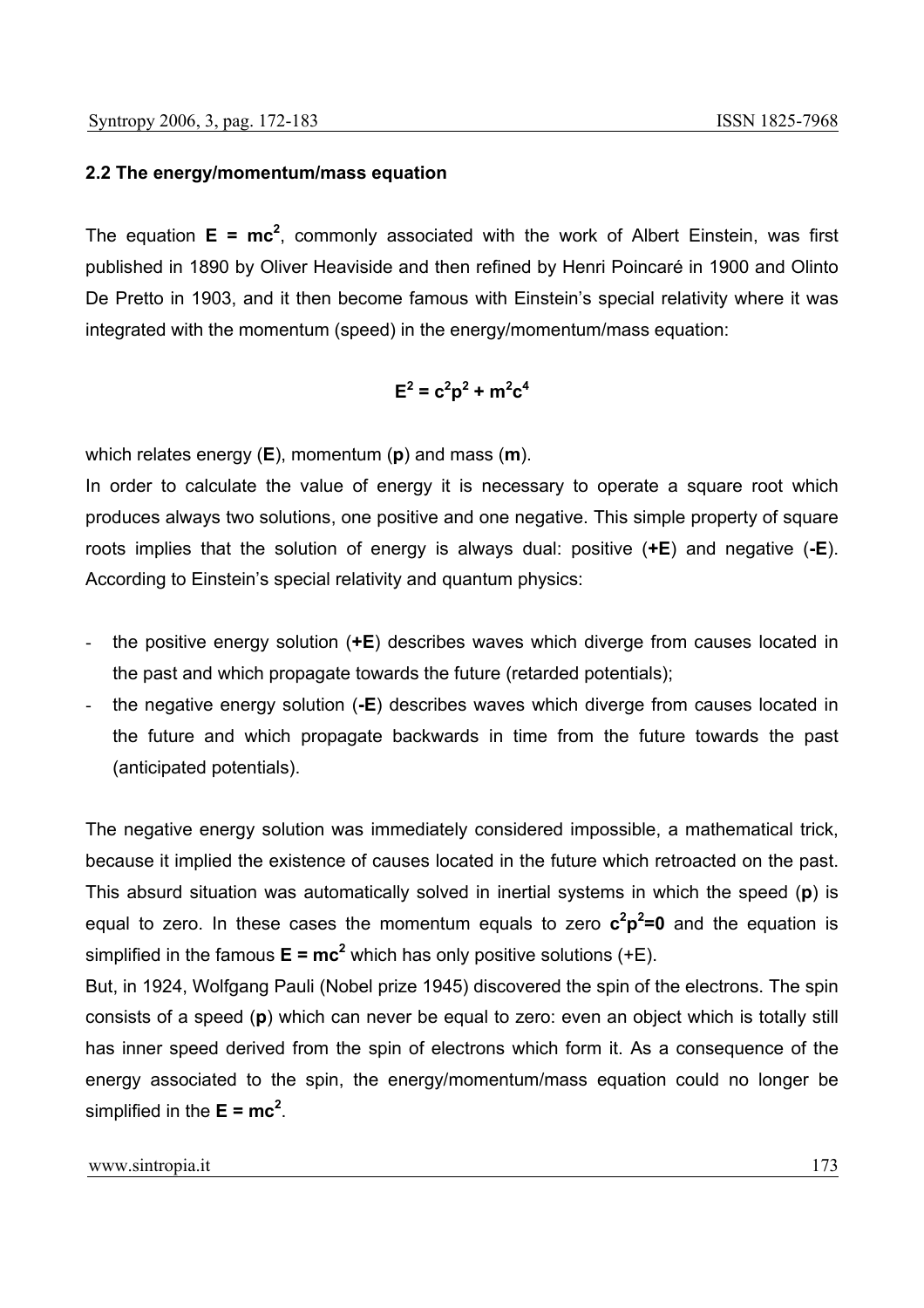In 1926 Klein e Gordon generalized the Schrödinger wave equation into a relativistic equation by inserting the energy/momentum/mass equation. In this way, Klein and Gordon discovered the existence of a dual wave solution: waves which propagate from the past to the future (+E) and waves which propagate from the future to the past (-E).

In 1928 Paul Dirac tried to solve the unacceptable negative solution by applying the energy/momentum/mass equation to the study of electrons, turning them into relativistic objects. But, also in this case, the unwanted negative solution emerged in the form of electrons (+E) and its antiparticles (-E).

The antiparticle of the electron, initially named neg-electron, was experimentally observed in 1932 by Carl Anderson in cosmic rays and named *positron*. Anderson become the first person who proved empirically the existence of the negative energy solution and of waves which propagate backwards from the future to the past: the negative solution was no longer an impossible mathematical absurdity, but it became empirical evidence. Dirac's equation predicts a universe made of matter which moves forward in time and antimatter which moves backwards in time.

## **2.3 The EPR experiment**

Einstein's special relativity shows that positive energy can tend to the speed of light but it can never be faster. For example, in order to arrive at Earth the light reflected by the Moon (300.000 Km) requires 1 second, while the light emitted by the Sun (150.000.0000 Km) needs 8 minutes. Instead, negative energy always travels faster than the speed of light, enabling instantaneous transmission of signals, independently from spatial and temporal distance.

In 1980 Alain Aspect performed the first EPR (Einstein-Podolski-Rosen) experiment which proved the possibility of transmitting information instantaneously despite the distance (Aspect, 1982). The EPR experiment had been suggested by Einstein in 1935 and consisted in separating two electrons which share the same quantum state (the same orbit around an atom), take them at a distance and measure their spin. Electrons can have clockwise or anticlockwise spins; clockwise spins go upwards, while anticlockwise spins go downwards. The Pauli exclusion principle showed that two electrons which share the same orbit of an

www.sintropia.it 174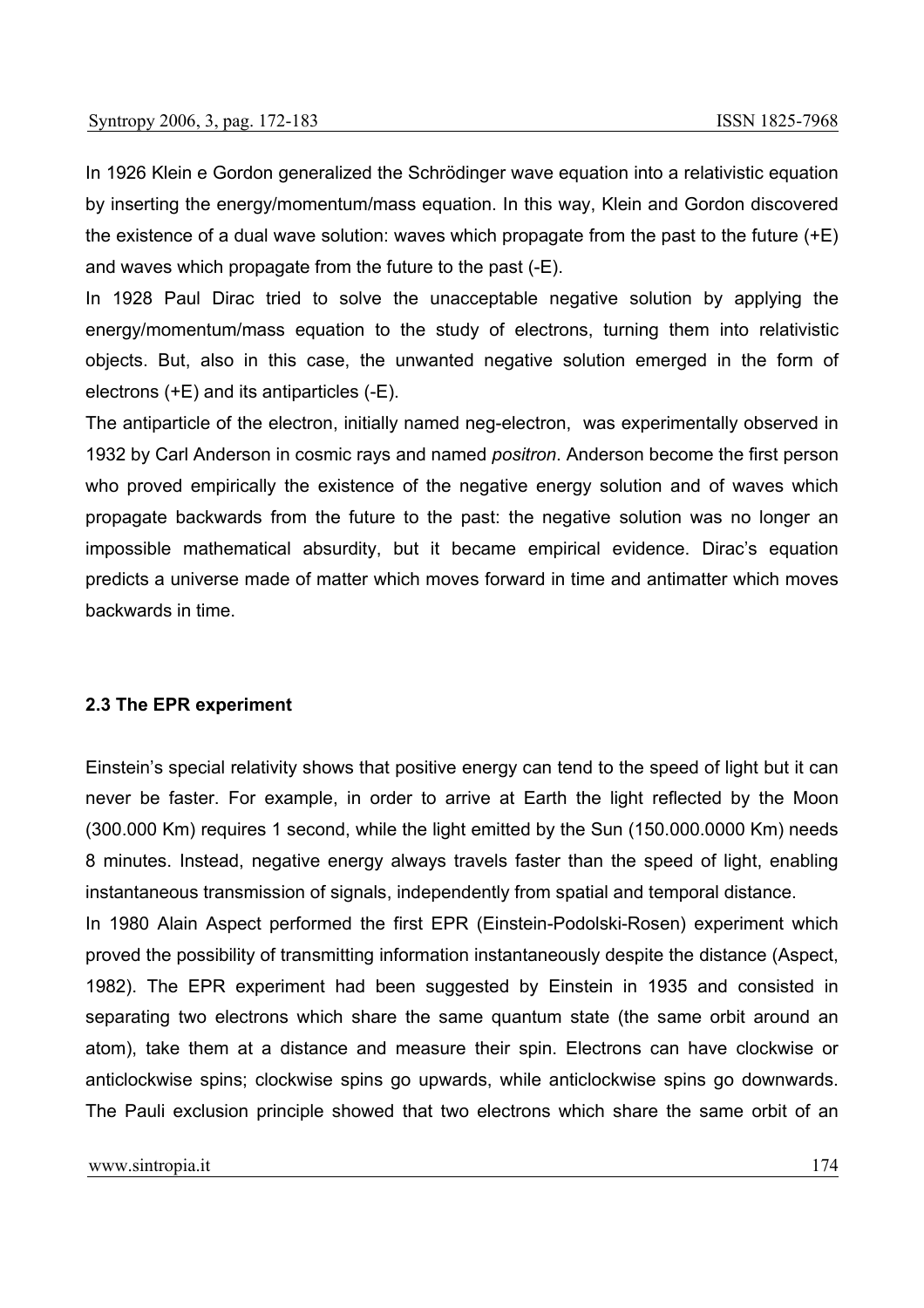atom need opposite spins. This law remains active also when the two electrons are separated. According to Pauli's exclusion principle, if the first electron inverts its spin the second electron is forced, instantly, to invert its speed, regardless of the space and time which separates them. In other words, an electron receives the information about the change of spin instantly, even if at the opposite side of the Universe (Corbucci, 2005).

In 1980, the EPR experiment was performed between Rome and Geneva: 2 electrons which shared the same quantum state were separated at the I.N.F.N. (National Institute of Nuclear Physics) in Rome and one was carried (confined in a special magnetic container) to the C.E.R.N. (European Center for Nuclear Research) of Geneva. At Geneva the spin of the electron was changed and instantly the spin of the second electron in Rome changed, as foreseen by Pauli's exclusion principle.

Einstein had not predicted that the information between the two electrons could travel at a speed greater than light, but he had suggested this experiment in order to show that it was possible to know all the information about particles (position and speed), contradicting in this way Heisenberg's uncertainty principle.

The EPR experiment has been replicated in laboratories all over the World, and shows that when two coupled electrons are separated the measure performed on one of them coincides instantly with the measure performed on the other. It is as if the second electron knows what is happening to the first one, regardless of the distance which separates them. In this way it is possible to transmit information at any distance and instantaneously. In the first EPR experiment it was estimated that the transmission of the information had been at least 20 times faster than the speed of light. In a more recent experiment performed in Geneva by Nicolas Gisin (Baggott, 2003), a speed between 20,000 to 30 million times the speed of light was observed.

These data show that the transmission of the information did not use positive energy (+E), which is limited to the speed of light, but negative energy (-E), providing in this way evidence in support of the empirical existence of this type of energy.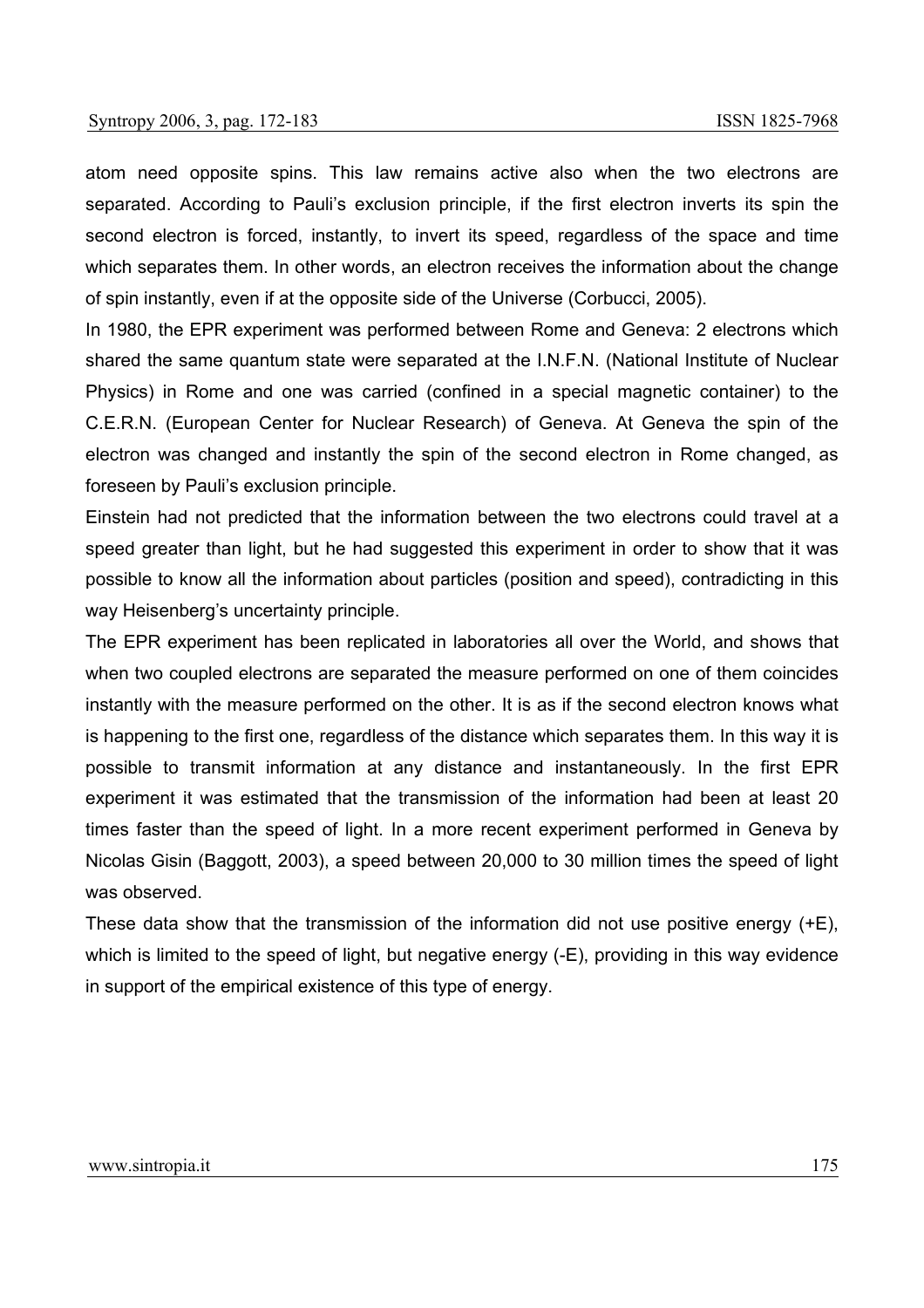# **2.4 Microcosm and macrocosm: time symmetry and asymmetry**

In 1951 John Stewart Bell showed the existence of the CPT symmetry (Charge Parity and Time reversal symmetry), also known as time symmetry, according to which in the microcosm a perfect time symmetry is observed among all the physical laws (Nambu, 1985). CPT symmetry provides empirical evidence of the fact that the laws in the microcosm are governed by the dual solution of the energy equation, which implies the dual direction of time and causality (Taylor, 2001).

But in 1982 Frautschi proved that in the macrocosm entropy prevails, because our universe is expanding, and for this reason all physical laws are governed by entropy and time flows from the past to the future. This is the reason why our experience of time is that of events which flow constantly from the past to the future, with causes located in the past. The division microcosm/macrocosm suggests two different levels of description of reality:

- that of classical physics (macrocosm), in which time flows from the past to the future and classical causality reigns;
- that of quantum physics (microcosm), in which time is symmetrical and unitary and causality can flow in both directions: from past to future and from future to past.

# **2.5 Hotson and the criteria for a successful scientific theory: the Standard Model and the Non Standard Model.**

The negative energy solution caused emotional reactions among physicists. For example Heisenberg wrote to Pauli:

- "The saddest chapter of modern physics is and remains the Dirac theory" (Heisenberg
- 1928a);
- "Magnetic electron had made Jordan melancholic" (Heisenberg 1928b);
- "I regard the Dirac theory ... as learned trash which no one can take seriously" (Heisenberg 1934).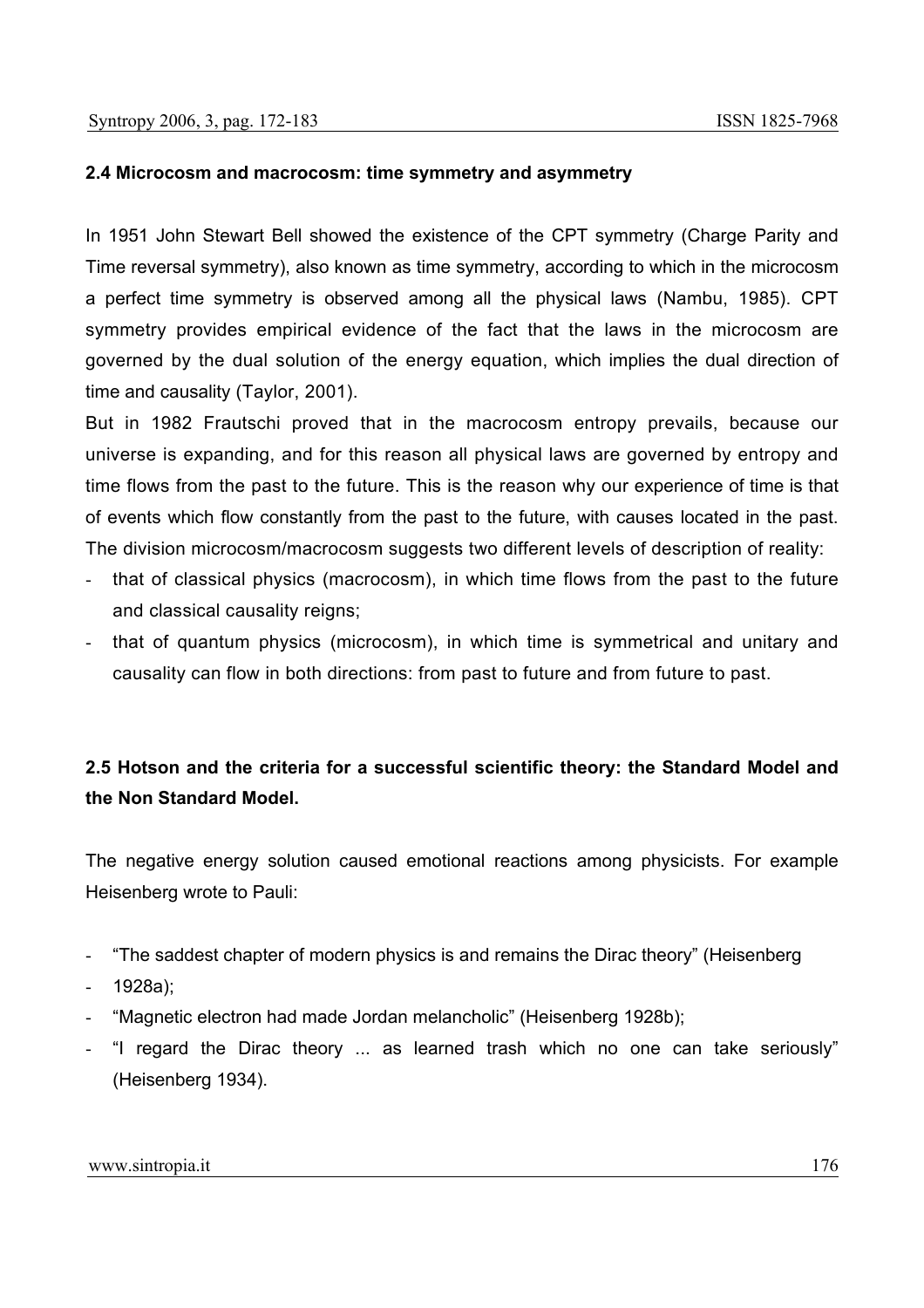The negative energy solution and waves which propagate backward in time from the future to the past were considered to be unacceptable, even though experimental evidence was providing empirical proof of their existence. For this reason, in 1934, Heisenberg suggested to remove the negative solution using the "zero order subtraction" which Dirac used in order to simplify the calculations. Zero order subtraction consisted of filling the negative states arriving in this way at a negative null result. In this way the energy associated with the spin was removed (p), and it was no longer considered in the calculations. Heisenberg used this artifact to show that the negative energy solution was non-existing, and that only the positive half of the equation was real. As a consequence physics split into 2 great movements:

- The Standard Model (SM), which accepts only the positive energy solution and declares that causality can only be mechanical (past-future).
- The Non Standard Model (NSM) which accepts both energy solutions (+E and -E) and asserts the existence of causality and retrocausality.

In this paragraph Hotson's considerations comparing SM and NSM will be shortly described. Hotson uses 6 criteria in order to compare scientific models:

- 1. Simplicity: it should embody as few "entities" as possible (this criterion is known as "Ockham's Razor").
- 2. Few or preferably no adjustable parameters.
- 3. It should be mathematically consistent.
- 4. It should satisfy all of the known data, including unexplained or anomalous data, or data dismissed as a "coincidence" according to previous theories.
- 5. It should obey causality: every effect should have a proximate cause, with no "action at a distance".
- 6. It should be falsifiable, making testable predictions.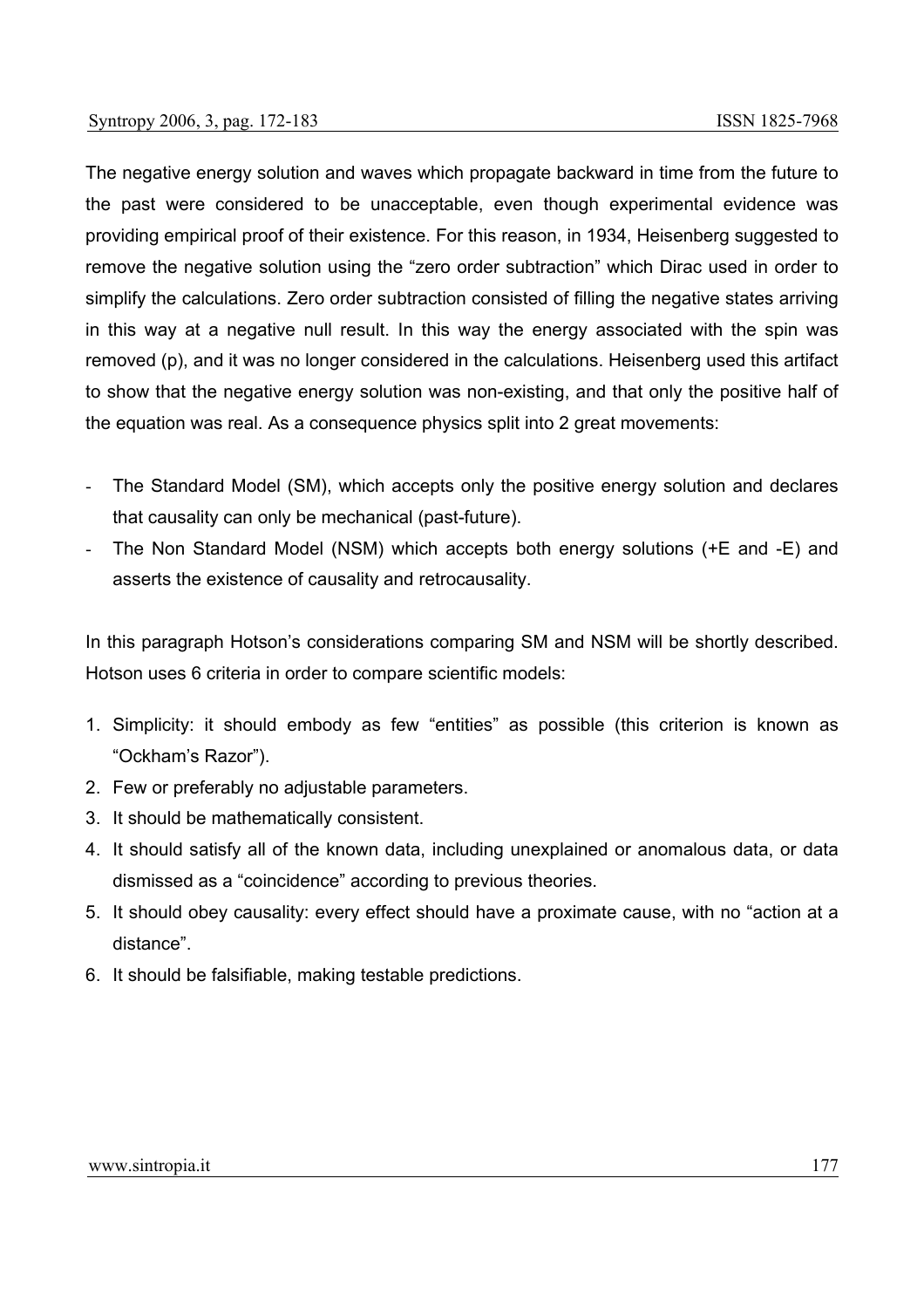# *- First criterion: Ockham's Razor*

The criterion known as "Ockham's razor" was stated by Guglielmo of Ockham (1295-1349) and affirms (in Latin) that: "*Entia non sunt multiplicanda praeter necessitatem*" (Elements are not multiplied if it is not necessary to do so). This criterion means that the trend of universal laws is that of "economy" and simplicity: the lowest possible number of "entities" are used. Science should therefore evolve from more complex models to simpler ones, and in any demonstration it should always be necessary to use the lowest number of entities, for example:

- before modern chemistry it was thought that the chemical elements were infinite;
- in 1890 it was shown that all chemical elements are derived from the combination of 92 atoms;
- in the 1920s the 92 atoms derived from the combination of the 3 basic particles (electrons, protons, neutrons) and 4 forces. In this way science moved from 92 atoms to 7 elements;
- Dirac's equation reduced the entities to two: the positive and negative solutions of his famous equation.

While the NSM reduces all the elements to the dual solution of the energy/momentum/mass equation the SM model, which refuses the negative energy solution, is forced to use 36 basic particles, from which the 3 basic particles and 4 basic forces are derived, and then the atoms and all the chemical combinations of the physical world.

Hoston shows the existence of two sequences:

- That of the NSM which from the two solutions of energy moves to the 7 elements (3 particles and 4 forces), to the 92 atoms and to all the combinations of matter (sequence: infinite  $\rightarrow$  92  $\rightarrow$  7  $\rightarrow$  2).
- That of the SM which from 36 particles moves to the 7 elements, to the 92 atoms and to all the combinations of matter (sequence: infinite  $\rightarrow$  92  $\rightarrow$  7  $\rightarrow$  36).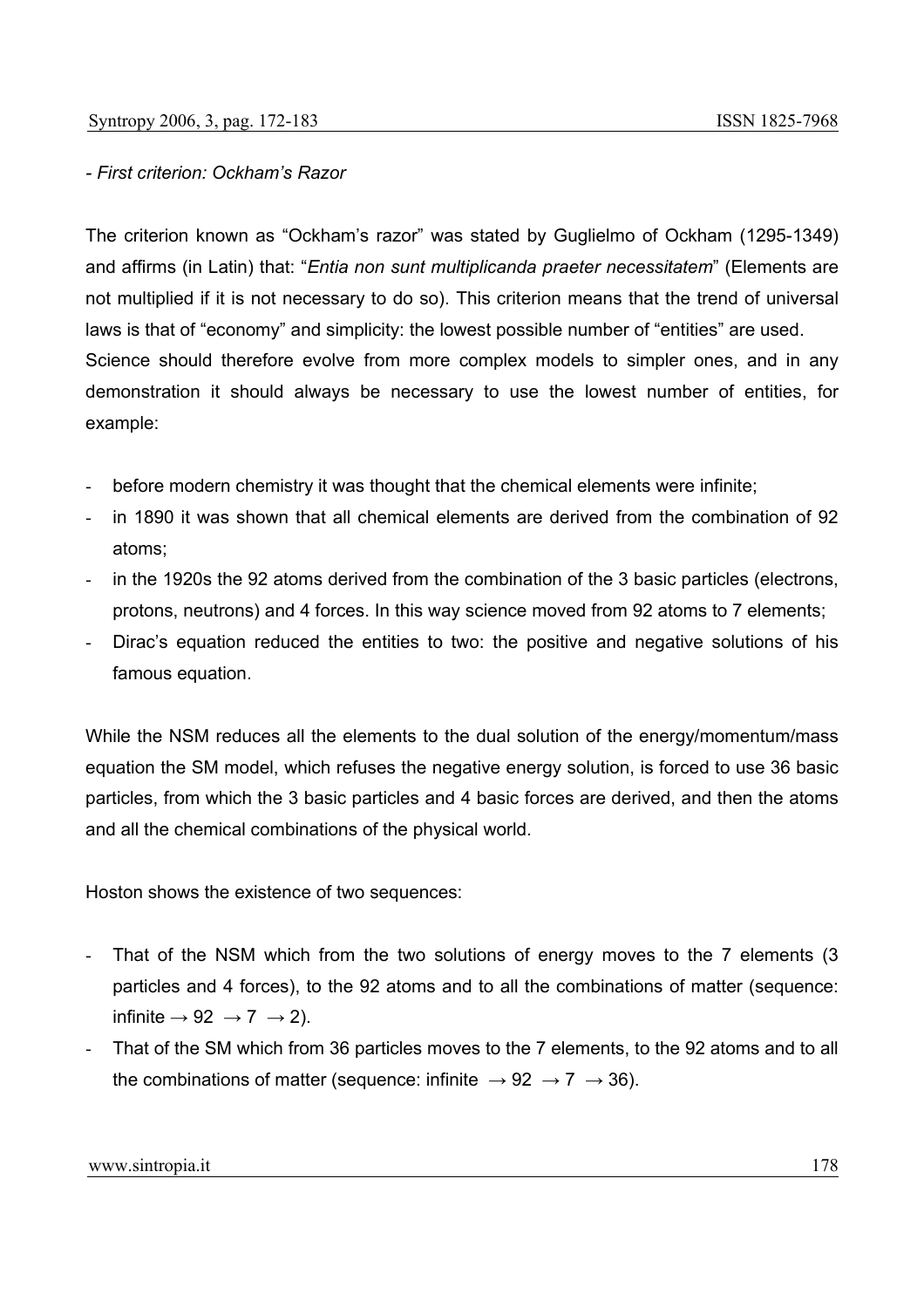If the first sequence is correct the SM would be wrong; if the second sequence is correct the Ockham criterion should be considered wrong.

Ockham's criterion is based on the fact that the universe always shows economy of means. For example, DNA, which is at the basis of life, and which is now considered the most complex entity, codes information using 4 elements, the 4 azotize bases. Complexity theory shows that 3 elements would not have been sufficient, whereas 5 would have been redundant; DNA could have used an unlimited number of elements, but only 4 were necessary and only 4 have been used.

Similarly, in order to produce stable matter, only 3 particles were necessary: electrons, protons and neutrons, and again only 3 particles are used.

Information science shows that it is possible to generate any sort of complexity simply starting from two elements: yes/no, false/true, 0/1, +/-. Only two elements are necessary and because the tendency towards economy is a basic law of the organization of the universe, it is plausible that only the two solutions of the energy/momentum/mass equation would suffice in order to produce all the complexity of the university.

Comparing SM with NSM it is clear that the Ockham criterion is satisfied only by the dual solution of Einstein's energy/momentum/mass equation and that SM openly violates the "economy law" of the universe.

*- Second criterion:* few or preferably no adjustable parameters*.* 

The second criterion implies that a valid scientific theory should allow for few or preferably no adjustable parameters. Differently from NSM, SM requires at least nineteen parameters which have to be entered by hand, among which the rest mass of the electron which results infinite. Most of the particles of the Standard Model are considered to have properties but no mass, as for example: leptons, quarks, bosons and gluons. When masses are entered the values of the equations tend to infinite. A universe without masses is however very distant from our universe, where all particles pretend stubbornly to have masses! Adding particles "ad hoc" in order to explain what has been left out from the previous particles is also a violation of the second criteria. A well-known case is the gluon which has been added in order to justify why

www.sintropia.it 179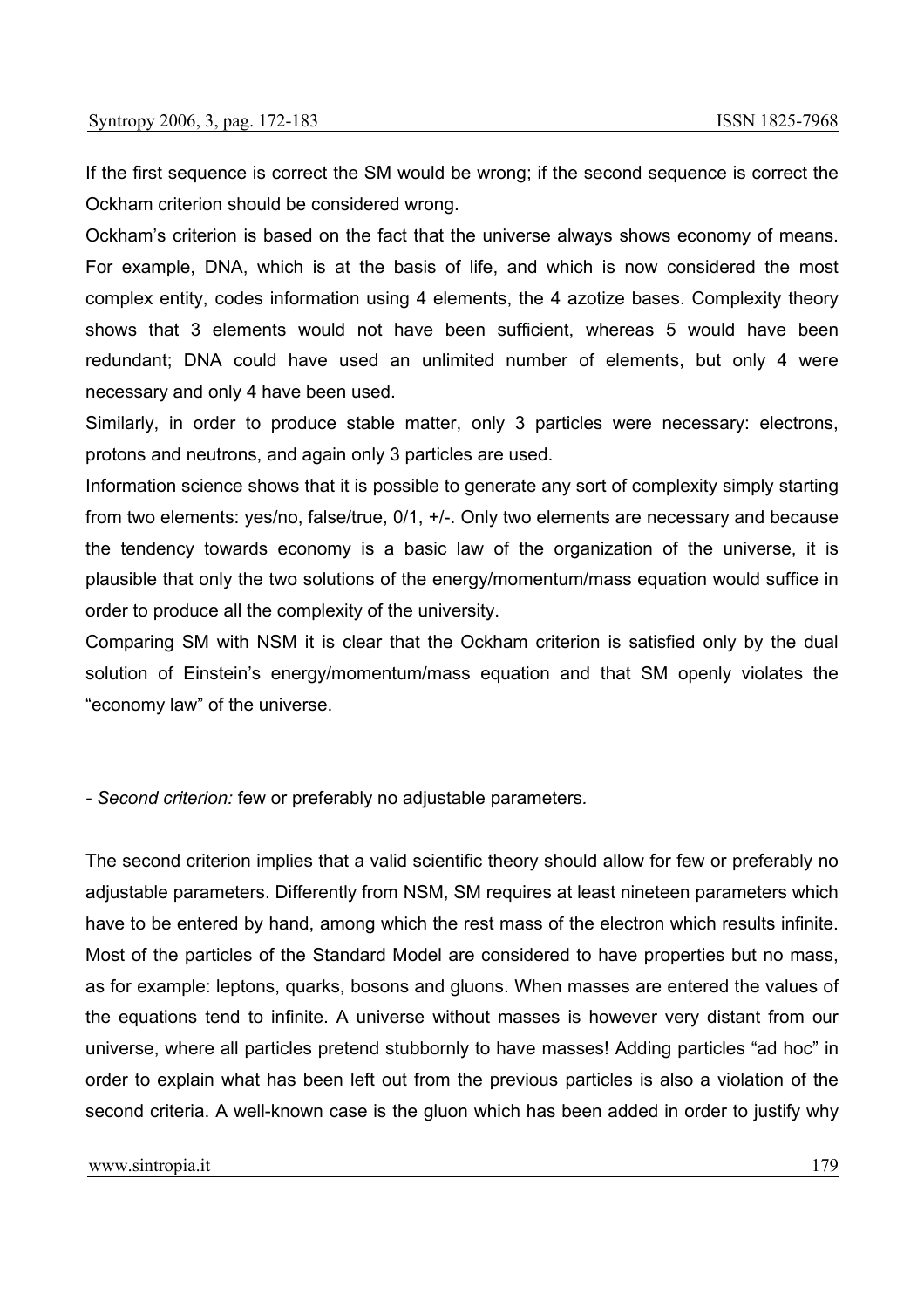the different parts of the atoms are glued together. The need for a specific particle is the consequence of the fact that, because the SM considers only the positive energy solution, cohesive forces continue to be un-explained and gravity remains a mystery.

#### *- Third criterion:* mathematically consistent*.*

Closely related to the second criterion, the third criterion requires that no equation should lead to impossible results, such as the ratio between two infinite values. In the Standard Model divisions among infinites are common, and this impossible operation can be solved only entering the results manually. When the results of the Standard Model tend to infinite, values need to be normalized, which means that they have to be entered by hand. For example the SM calculation of many ordinary values, such as the rest mass of the electron, results infinite. However, from experiment we know the electron's rest mass to be 0.511 MeV. To get rid of this "impossible" result, "renormalization" is invoked: the desired value of 0.511 MeV is then simply entered by hand. This admitted fudge would not work if we did not already know the answer. Equations lose their predictive power and require the a-priori knowledge of the results, violating in this way also the second criterion. This does not happen with NSM which always produces results which are mathematically consistent and coherent with empirical data produced by experiments.

#### *- Fourth criterion: it should agree with empirical data.*

The fourth criterion requires that the results of the model and empirical data should agree. While the equations of SM lead to indeterminate results, which require the knowledge of the values which have to be entered manually, NSM always produces exact results which agree with empirical data and which can be therefore verified empirically.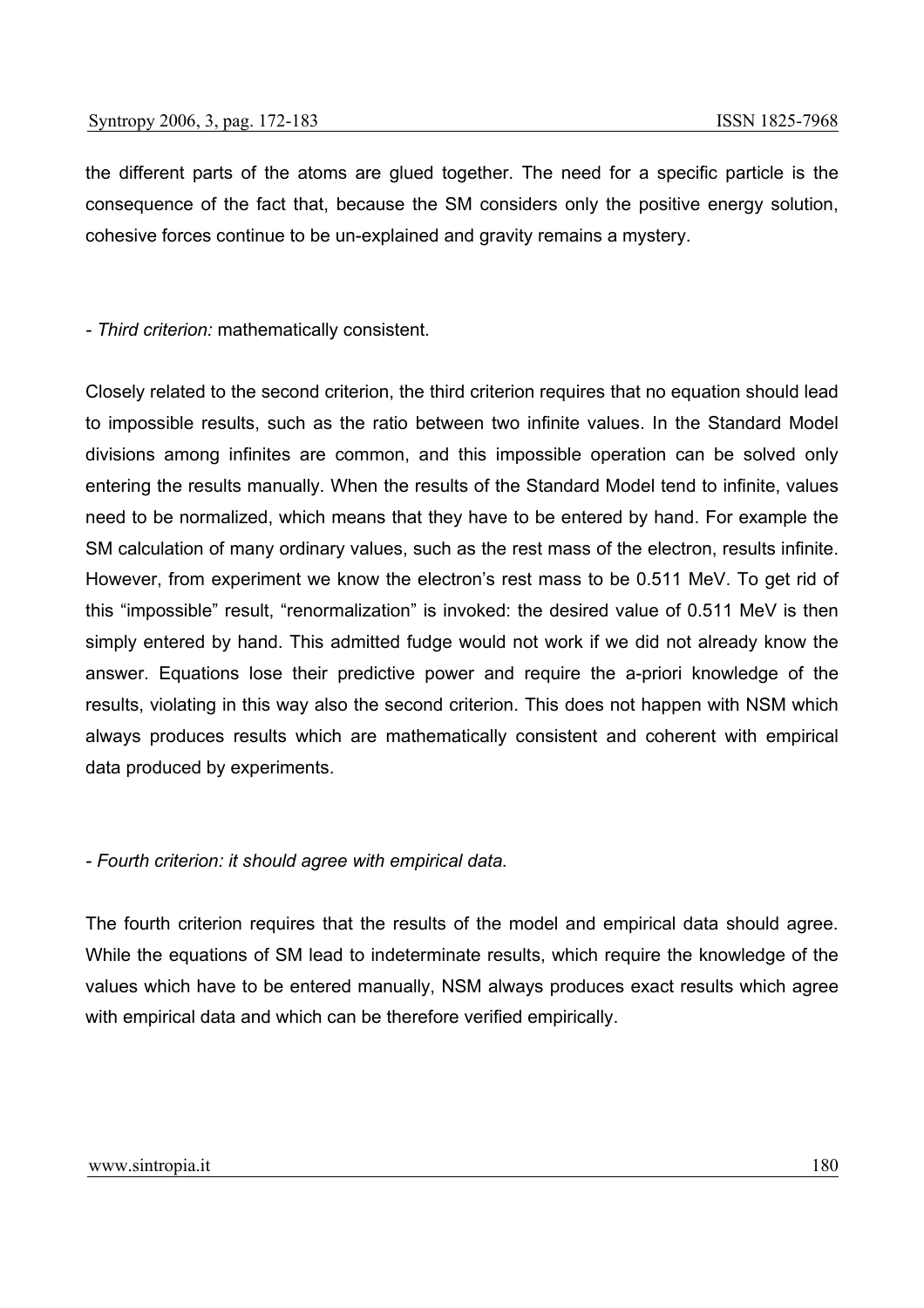#### *- Fifth criterion: causality.*

Every effect should obey causality and be explained as the consequence of proximate causes. SM refuses retrocausality and therefore finds it impossible to explain the causal chain which produces the "anomalous" effects which are observed in quantum mechanics, such as non-locality, the unified field and the entanglement. Accepting the negative solution of energy, all the mysterious properties of quantum mechanics become clear as consequences of causes located in the future. For example, in order to move backwards in time negative energy has to travel at a speed which is always greater than the speed of light. The information carried by negative energy can therefore travel infinite spaces instantly. The classical example is the EPR experiments which use the spin of particles in order to instantly transfer information at any distance.

The converging properties of negative energy permit to explain in a logical and causal way (even though the cause is located in the future) all the attractive forces (such as gravity) which in general remain mysterious in SM.

## *- Sixth criterion: it should be falsifiable, making testable predictions.*

The sixth and last criterion requires that a scientific model should produce hypothesis which can be verified. SM produces a wide range of indeterminate results which cannot be verified whereas NSM produces results which are always exact and can be verified empirically.

#### *Some considerations*

Hotson concludes his article saying that Heisenberg's refusal of the negative solution has lead to the development of a model which does not meet the basic criterion of a valid scientific theory. The immediate consequence is that this model is not able to correct itself and solves its contradictions adding "ad hoc" particles such as gluons and gravitons which are nothing more than patches applied to save a failing model. As Hotson brilliantly shows in his

#### www.sintropia.it 181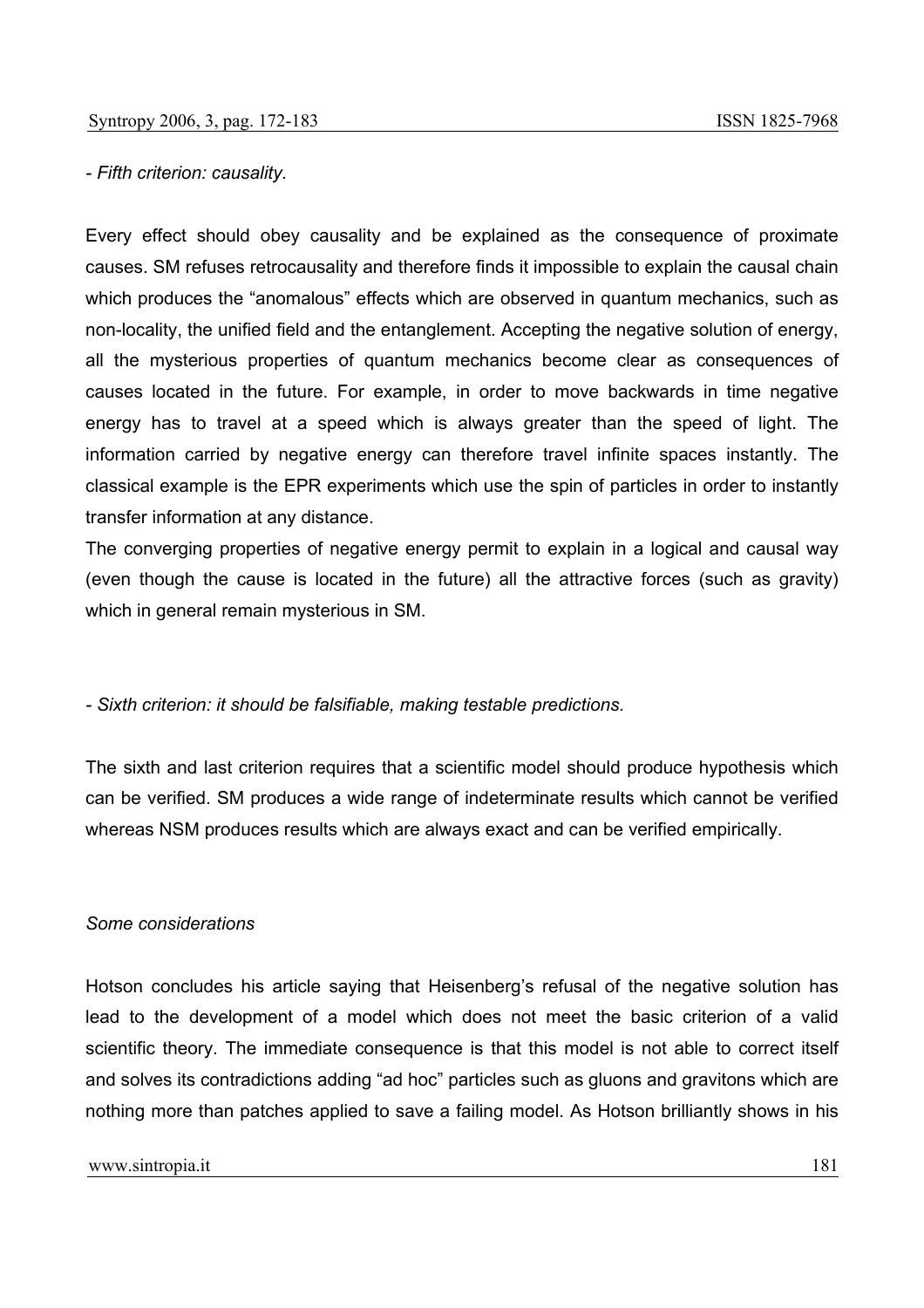article "*Dirac's Equation and the Sea of Negative Energy*", the refusal of the negative solution has lead to the hardening of the mechanistic paradigm, and to the systematic violation of the basic laws of physics and the basic requirements of science. For example in NSM equations the energy of the spin is a component of the equation, while in SM it is an intrinsic property of electrons and positrons which is not taken into account in the equations. Not taking into account the energy which is associated to the spin, SM behaves as if this energy can be created from nothing, an implicit property of electrons and protons, for which no explanation has to be provided. This approach leads to the paradox that the electron created by the photon has, according to SM, 16 times more energy than the photon which has created it; in this way SM accepts that a huge quantity of energy is continually created from nothing, and this fact violates the law of energy conservation which states that energy is perpetual: it cannot be destroyed or created, but only transformed.

When Dirac presented his equation in 1928 he stated that, because matter and energy evolve as waves, his equation should be the basic equation for a unitary theory of all the aspects of the universe. The direct application of Dirac's equation provides simple, logical, and natural models of the electromagnetic field, the photon, the strong nuclear force, the gamma wave, inertia, gravitation, non-locality, entanglement. It provides direct-contact causal models that agree with experiments, as opposed to purely mathematical and unworkable models. The models which derive from Dirac's equation do not require ad-hoc particles or adjustable parameters as happens with SM which Bohr and Feynman describe as follows: "no one understands quantum mechanics … the strangeness of quantum mechanics has to be taken on faith." Taking into account the properties of negative energy this strangeness disappears and causal chains becomes clear.

## **2.6 Why the negative energy solution is still at the boundaries of physics?**

Many different reasons keep the negative energy solution at the boundaries of physics:

1. NSM requires the shift from the paradigm of mechanical causation to the paradigm of supercausality (causality + retrocausality). Even if the new paradigm is supported by